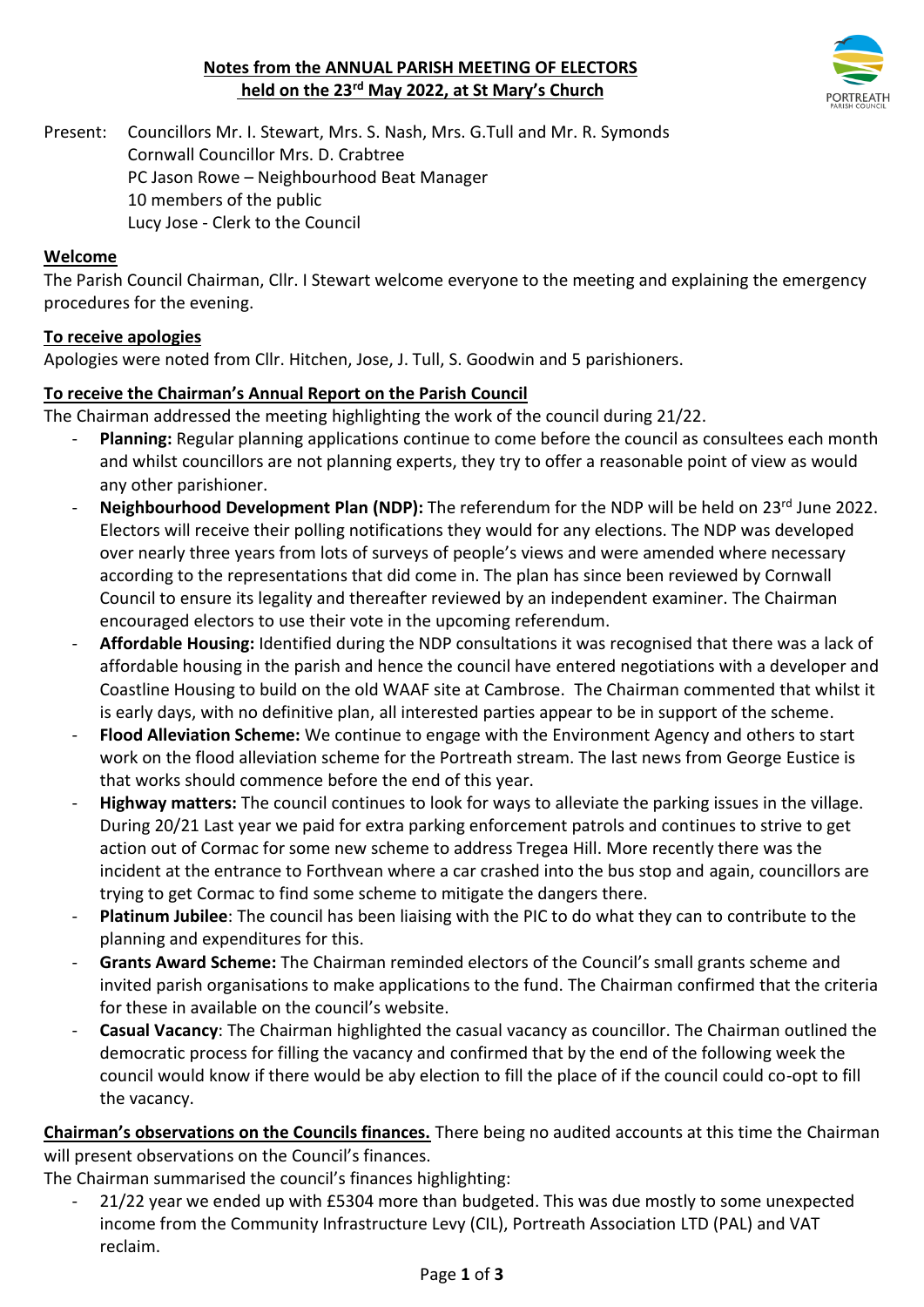### **Notes from the ANNUAL PARISH MEETING OF ELECTORS held on the 23rd May 2022, at St Mary's Church**



- For the 22/23 budget Councillors felt the need to increase the precept by 12.45% to allow for a possible 10% inflation and other planned expenditure. Whilst the percentage figure seems high – in actual terms it was a rise of less than £1 a month to an average Band D property.
- The Council will start budget planning for next year towards the end of September. Councillors hope to put out a survey over the Summer to gauge opinion about which areas the parishioners would like the council to focus on.

### **To receive the Report of Cornwall Councillor David Crabtree**

Cllr Crabtree reported that his first year as a Cornwall Councillor had provided plenty of challenges and had also been a learning curve because of the different committees he was a member of. He was on the following Committees:

- Pensions
- West Sub Area Planning
- Customer and Support Services Overview and Scrutiny
- Health and Adult Social Care Overview and Scrutiny
- Appeals which is for school transport
- Substitute for Central Sub Area Planning Committee
- Substitute for the Tamar Bridge and Torpoint Ferry Joint Committee
- Chair of the Cornwall and West Devon Mining World Heritage Site Partnership Board.

Surprisingly, most of their casework in their first year had come from Portreath, especially with the parking situation on Tregea Hill. CC Crabtree commented that they had managed to get more parking enforcement without the Parish Council having to pay for the extra hours. CC Crabtree highlighted their main concern, which would have had consequences for the local residents, was the proposed implementation of parking charges in the Tehidy Woods car parks. The consultation started without their prior knowledge; they immediately raised their concerns. CC Crabtree confirmed that they did receive confirmation that the proposal would be withdrawn almost two weeks before the consultation closed. The road improvement schemes that are currently under consideration were Tregea Hill to address speed and dangerous parking. Within seven days of getting elected, CC Crabtree had a very heated meeting over a cider farm and private gypsy site in Portreath and two days short of his first year there was another heated meeting over bollards, once again in Portreath.

# **To receive the accounts and reports of the local registered charities and local organisations.**

Verbal reports were given by:

- Portreath Improvements Committee (PIC)
- Portreath Association Ltd (PAL)
- Stitch Club & Crafty Kids
- Patch
- Portreath Preschool
- St Mary's Church
- Portreath Jubilee Celebrations

The meeting took a 20-minute refreshment break and continued with the reports from:

- Portreath Harbour Association
- HM Coastguard, Portreath
- Portreath Surf Lifesaving Club
- Camborne and Redruth Refugee Support Group
- Portreath Emergency and Flood Group
- Love Portreath CAN
- PC Jason Rowe Neighbourhood Beat Manager

The Chairman listed several other parish organisations that had been unable to attend.